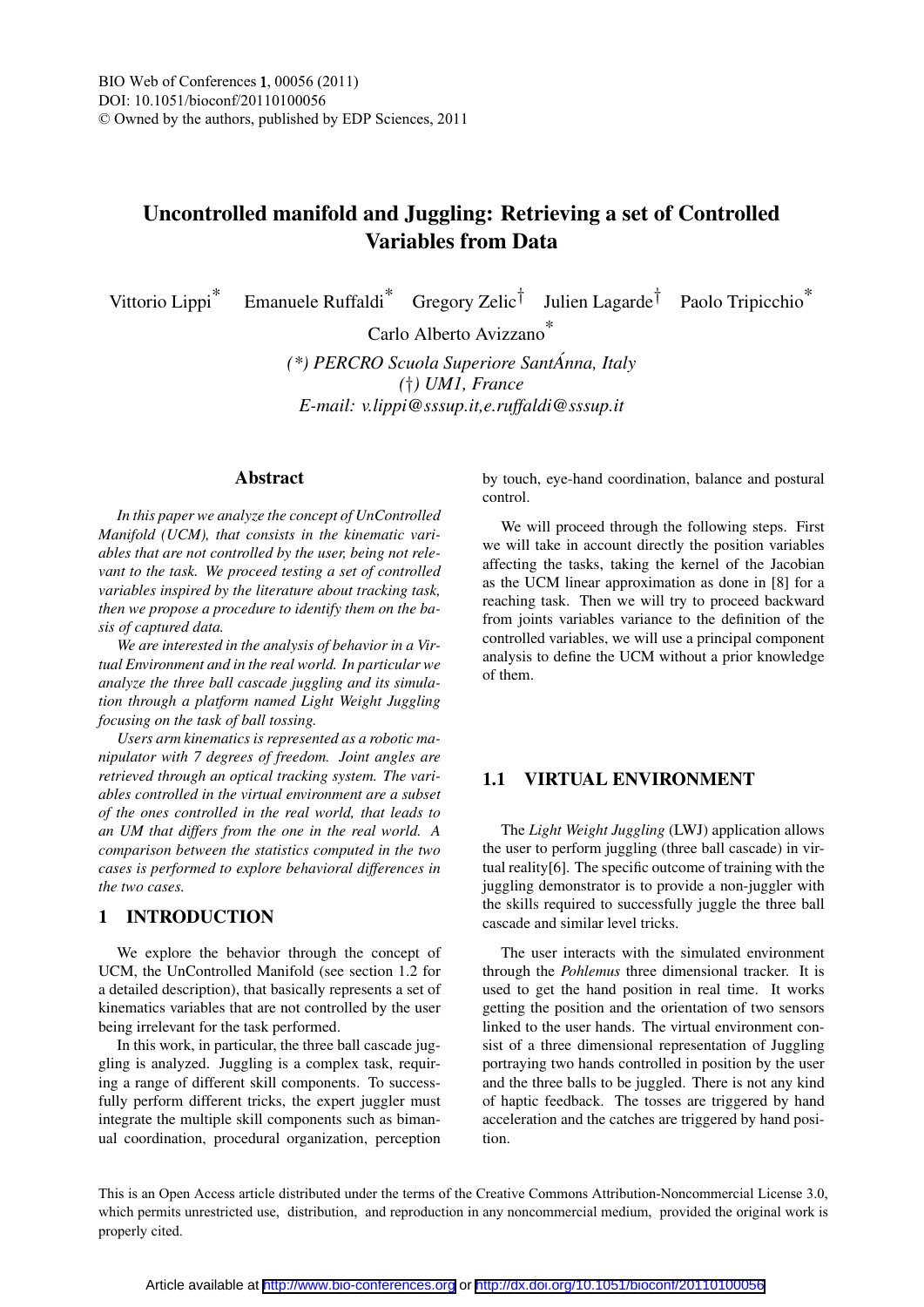### 1.2 THE UNCONTROLLED MANI-FOLD

In order to define the (UCM) [8] concept a set of variables controlled by the nervous system should be identified. These variables may be particular functions of the joint angles. In a tracking task performed by a human, where hand position is the objective, it can be assumed that the coordinates defining the position of the hands are themselves the controlled variables. In this case the UCM is the set of joint configurations keeping the hand in the considered position and orientation P. Notice that the controlled variables should be defined according to the task. Given the kinematic description of the human arm presented in the previous section, the vector  $P$ , can be expressed as function of the joint variables  $q_i$ . For a given value  $P_i$  of the controlled variables there is a set of variables defining a surface in the space of joints configuration producing that value can be found, in the case we proposed it is the set of joint configurations keeping the hand in the considered position.

After selecting a candidate set of variables, the hypothesis is being verified by means of a comparison of the analysis of variance along the directions of the UCM and the ones orthogonal to it. The hypothesis is verified if a larger variance is obtained on the directions along the UCM. Variance is computed repeating the analyzed movement and aggregating them in specific phases of the motion itself. The UCM is in general a curved surface, hence a linearization is needed in order to compute the variance. The linearization is applied around a given point in joint configurations space  $q_m$ . Given a kinematic model of human arm we can define this approximation through the Jacobian matrix  $J_{i,j}(q) = \frac{\partial P_j(q)}{\partial q_i}$  It is possible to define the linearized hand position  $P^L$  as:

$$
P^L = J(q_m)q \tag{1}
$$

The UCM is then approximated locally by the kernel  $K(J(q_m)$  of the Jacobian in the point  $q_m$ , that is a vector subspace of joint configurations. The joint configurations affecting hand positions, the ones we assumed controlled by the nervous system, are hence approximated by  $K^{\perp}(J(q_m))$ , the directions orthogonal to the Jacobian kernel that is equivalent to the image of the transposed Jacobian  $Im(J(q_m)^T)$ .

### 1.3 Human Arm Kinematics

Human arm is modeled as a manipulator with seven degrees of freedom: three in the shoulder movement one in the elbow flexion and three in the wrist. This model is represented in figure 1[5]. The description in



Figure 1: Model of human arm with associated joint variables, from [5]

Table 1: Human arm Denavit-Hartenberg parameters

| Link | Articulation | $\alpha$ | А                   |   | d       |
|------|--------------|----------|---------------------|---|---------|
|      | Shoulder     | $\pi/2$  | 0                   | 0 | 0       |
| 2    | Shoulder     | $\pi/2$  | 0                   | 0 | 0       |
| 3    | Shoulder     | $-\pi/2$ | 0                   | 0 | $L_{3}$ |
| 4    | Elbow        | $\pi/2$  | $\scriptstyle{L_2}$ | 0 | 0       |
| 5    | Wrist        | $-\pi/2$ | $_{0}$              | 0 | 0       |
| 6    | Wrist        | $\pi/2$  | 0                   | 0 | 0       |
|      | Wrist        |          |                     |   | L3      |

standard Denavit-Hartenberg convention is reported in Table 1.

#### 1.4 UCM in three Ball Cascade

Several works about the UCM propose an analysis of a reaching task [9][8][10] and we may ask if the performer is controlling the position during the tossing task. We may start with the assumption we presented in the previous section taking in account the six degrees of freedom of the hand, in terms of positions and orientations as controlled variables.There are many possible ways to build the Jacobian[4], in this case we are able to compute it analytically as  $J_{real} = J_{arm}$ , that is directly the Jacobian of the human arm model, and  $J_{LWJ}$ corresponds to the rows of  $J_{real}$  associated with the horizontal and the vertical movement, that, as explained in section 1.1 are the ones controlled into the virtual environment.

To evaluate the linear approximation we compute the error it produces over the position of the hand effector as expressed in eq. 2. In figure 2 we plot this error over the displacement from the average point. To compute the variance we take in account just the samples for which the error produced is below two centimeters: most of the sample set lies below this threshold.

Identifying the UCM with the kernel space of arm's Jacobian means linearly approximating it at a point in the joint space. The first step to apply this analysis is to identify the points where to approximate it. Tossing points have been selected for this purpose. Once a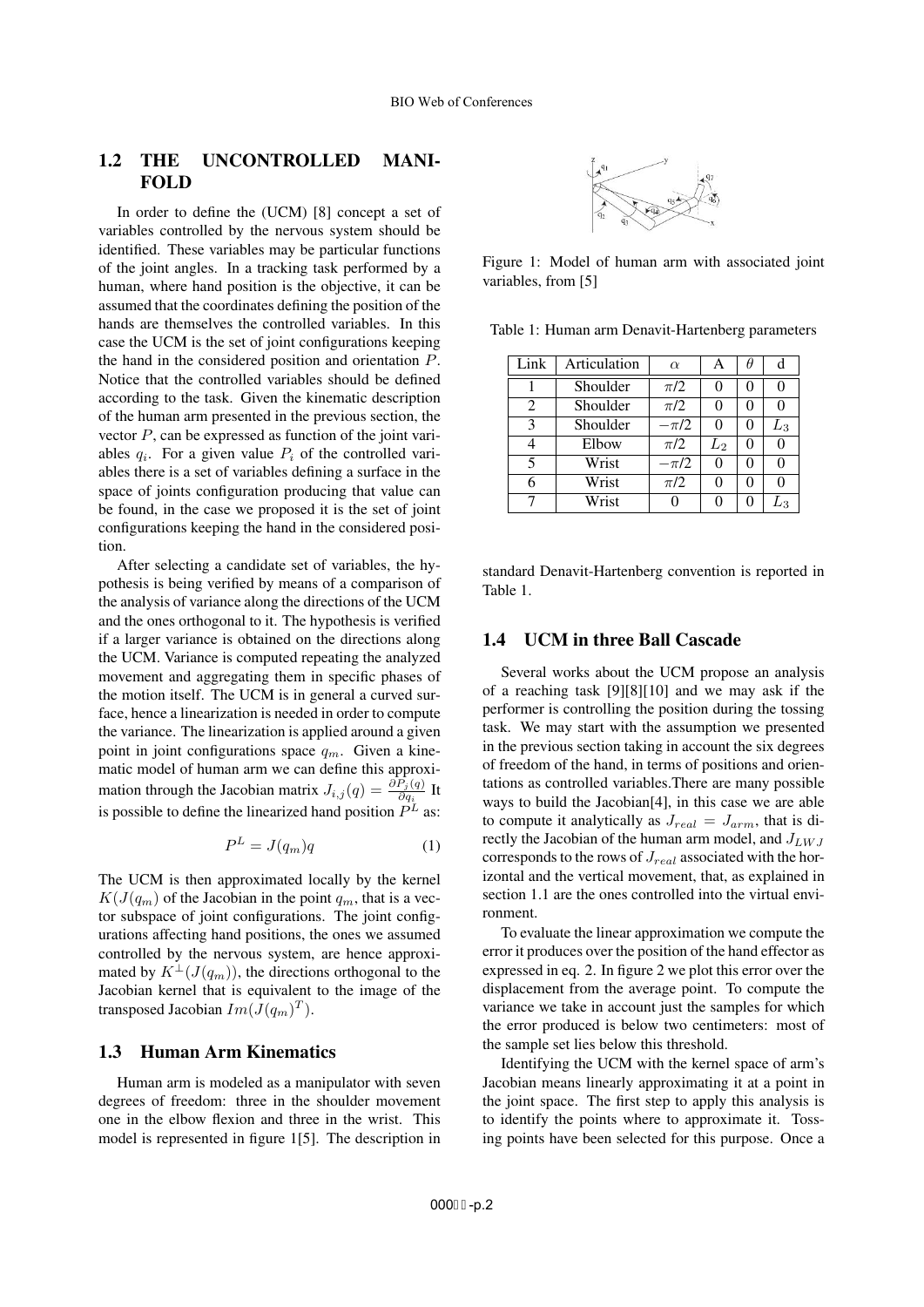

Figure 2: Position error [m] produced by the linearization plotted over the norm of the difference between the mean joint configuration and the one of each sample [rad].

Table 2: Variance per degrees of freedom

| $K(J_{real})$ |        |        | $K^{\perp}(J_{real})$ $K(J_{LWJ})$ $K^{\perp}(J_{LWJ})$ |
|---------------|--------|--------|---------------------------------------------------------|
| Real 0.0161   | 0.0144 | 0.0101 | 0.0427                                                  |
| LWJ $0.0075$  | 0.0068 | 0.076  | 0.0189                                                  |

set of tosses has been identified a mean joint configuration is found for the set of  $q_{toss}$ . This configuration is then used to compute the Jacobian  $J(q_{toss})$ . The linear approximation could be validated, over points  $q_i$  belonging to the considered set, computing the difference between it and the actual hand position P.

$$
\epsilon_i = P - J(q_{toss})q_i \tag{2}
$$

The decomposition of variance for joint positions is summarized in table 2. The distribution of variance for position does not support the assumption we made about the set of controlled variables identifying them with the position and the orientation of.

### 2 Retrieving a set of Controlled Variables from Data

Since an a priori definition of the controlled variables is not trivial in such a complex task we can reverse the process checking for directions into the joint space bearing most of the variance, then, using the Jacobian of the arm model we can check which is the corresponding set of not controlled variables. We proceed performing a principal components analysis (PCA) on the set of joint variables for both the cases. This way we find seven linearly independent variables associated with different variances. We chose a threshold of 80% of variance to determine which direction can be considered controlled and which uncontrolled. This mean that, once we ordered the principal components by variance, we take the first N elements covering at least the 80% of the variance. The principal components are a linear combination of the original set of joint variables, that we



Figure 3: Configuration of markers adopted to recognize the seven degrees of freedom of the right arm. The three markers on the chest provides a reference for shoulder angles.

express through the matrix C. The selection of components can be expressed by the diagonal matrix S having the component  $S_{i,i}$  set to zero if the  $i^{th}$  principal component is part of the UCM, and set to one otherwise. Then using the arm Jacobian  $J_{arm}$  we may define the task related Jacobian (for the given variance threshold) as:

$$
J_{80\%}^{task} = J_{arm}C^{-1}SC
$$
 (3)

#### 3 Acquisition

In order to implement the statistics described into the previous sections joint angles described in section 1.3 are needed. To acquire with precision human arm joints variables a VICON motion tracking system[1] has been used. The VICON system is based on infrared optical technology and it is suited for the acquisition of complex moving objects linked together with specific kinematic constraints. The hardware of such a system comprise several infrared cameras (in our setup a total of Mx20+ 8 cameras have been used for the acquisition) connected to a master unit module and a computer part. A specific software is then capable of recording and analyzing the data acquired from the cameras to obtain a kinematic reconstruction of the tracked subjects.

To detect tosses of the balls we covered juggling balls with reflective materials allowing to acquire the ball motion and detect the exact instant of detach from the user hand.

### 4 RESULTS

We applied the procedure described in section 1.4 to both the real juggling and the LWJ data. We set a threshold for the variance fraction of 80%.Firstly we considered joints positions as kinematic variables and we assumed the controlled variables were a subspace of hand position and orientation. As result we obtained